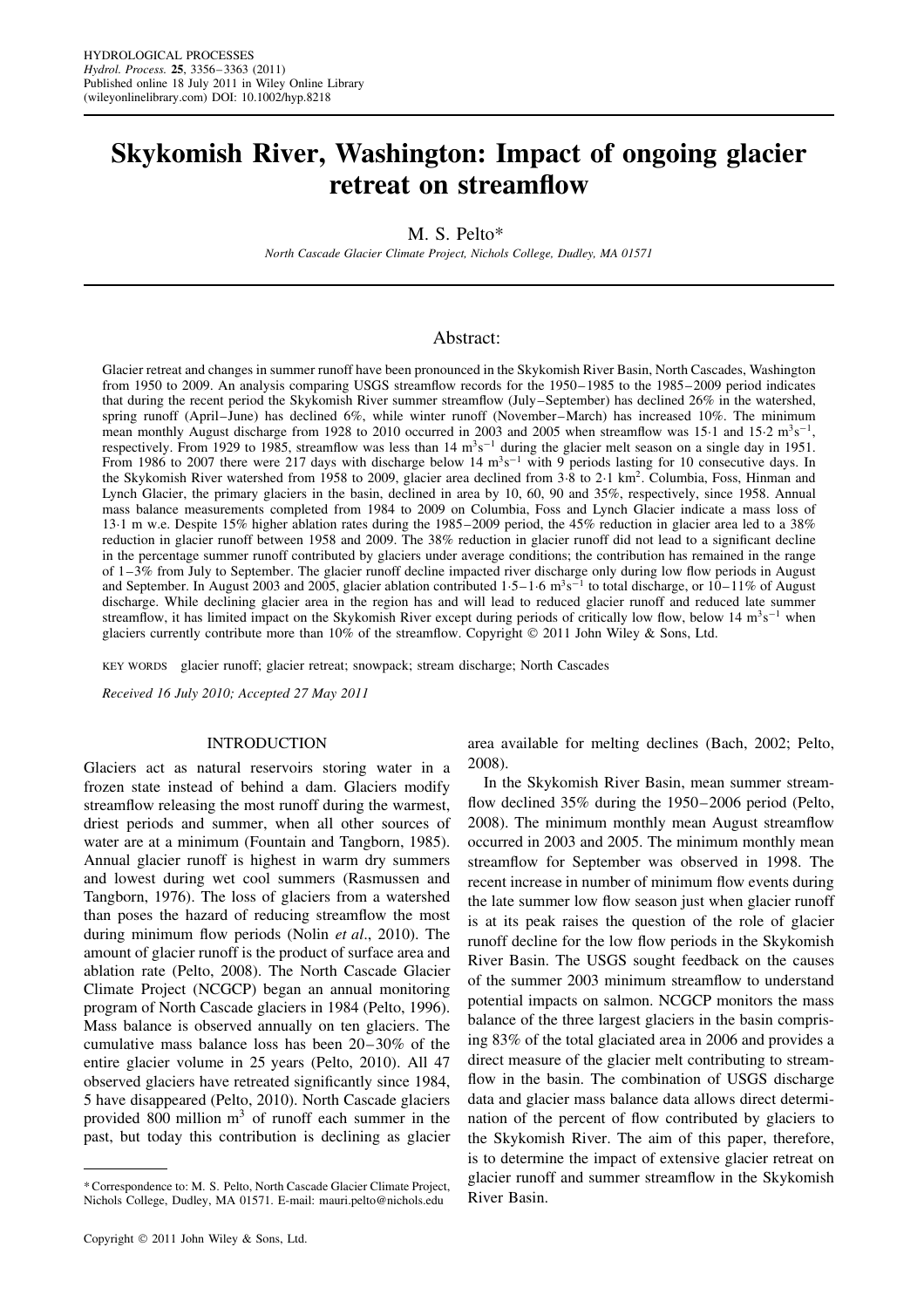Table I. Discharge data is from the Skykomish River at Gold Bar, USGS gaging station 12134500

|                                                       | Jul   | Aug    | Sep  |
|-------------------------------------------------------|-------|--------|------|
| Discharge 1950–1984 $(m^3/s)$                         | 106.0 | 41.8   | 40.3 |
| Discharge $1985 - 2009$ (m <sup>3</sup> /s)           | 79.4  | $31-0$ | 29.4 |
| Discharge minimum 2003 and $2005(m^3/s)$              |       | $15-1$ |      |
| Glacier runoff 1950–1965 period $(m^3/s)$             | $1-2$ | 1.3    | 0.8  |
| Glacier runoff $2000-2009$ period (m <sup>3</sup> /s) | 0.8   | (0.9)  | 0.5  |
| Glacier runoff August 2003 $(m^3/s)$                  |       | 1.6    |      |
| Glacier runoff August 2005 $(m^3/s)$                  |       | 1.5    |      |
| Glacier contribution 1950-1965 period (%)             | 1.1   | $3-1$  | 2.0  |
| Glacier contribution $2000-2009$ period (%)           | $1-0$ | 2.9    | 1.7  |
| Glacier contribution 2003 $(\%)$                      |       | $10-6$ |      |
| Glacier contribution 2005 $(\%)$                      |       | 9.9    |      |
|                                                       |       |        |      |

Glacier runoff determined from direct observations of ablation on three glaciers in the basin for the 2000–2009 period. The 1950–1965 period assumes a 15% decline in ablation from the 2000–2009 period applied to a 45% greater glacier covered area.

The glacier flow for August 2003 and 2005 is from direct ablation measurements.

The last four rows are the percent of glacier contribution for the different periods. Each is calculated by dividing glacier runoff by discharge.

#### METHODS

In this study, we utilize streamflow records from the USGS Skykomish River gaging station at Gold Bar, which is the only continuous gaging station on the river. The record extends from 1928 to 2010. The table of mean monthly discharge for the 1950–2009 period is the dataset for Discharge in Table I. For minimum flow periods, the mean daily flow records were also utilized. The United States Department of Agriculture-SNOTEL program has one station in the basin at Stevens Pass at 1200 m that has discharge records dating back to 1946 that are utilized. The principal annual SNOTEL snow water equivalent (SWE) measurement used for hydroclimatological analysis is the April 1 SWE. This measurement is compared to

seasonal cumulative precipitation recorded at Stevens Pass to determine the ratio of SWE to precipitation. From 1984 to 2009, NCGCP has monitored the mass balance from Columbia, Foss and Lynch Glacier in the Skykomish Basin. The methods utilized in this extensive, ongoing program are detailed by Pelto (1993, 2008, 2009). Accumulation and ablation measurements are completed on each glacier each year at a density of over 150 points/km2 each summer, and changes in glacier area are assessed at least every 3 years. Direct measurement of ablation using ablation stakes and changes in snow depth from probing measurements as part of the mass balance program directly measures snow and ice ablation and resultant glacier runoff (Pelto, 2008). These data including the specific glacier area is reported annually to the World Glacier Monitoring Service (WGMS). The program relies on consistent methods applied to the same network of 250–300 data points on the glaciers each year. The maximum monthly glacier runoff occurred in August 2003 and August 2005 reported in Table I is the product of directly measured mean ablation and the total glacier covered area. The percent contribution in Table I is the observed glacier runoff divided by observed discharge at Gold Bar.

## SKYKOMISH WATERSHED HYDROGRAPH

The Skykomish River watershed drains the west slope of the North Cascades (Figure 1). The basin has an area of 1386 km2, the average elevation of the basin is 1050 m. This gauging station is downstream of the confluence of the North Fork and South Fork of the Skykomish River located where the river exits the Cascade Mountains. The watershed has sub-watersheds that are dominantly pluvial, nival and glacial. The pluvial segments have peak flows in the winter due to the winter storm events



Figure 1. The Skykomish River Basin indicating gaging station (GB) and glaciers (in white) and watershed boundary for the Gold Bar (dotted line).  $1 =$  Columbia,  $2 =$  Hinman,  $3 =$  Foss and  $4 =$  Lynch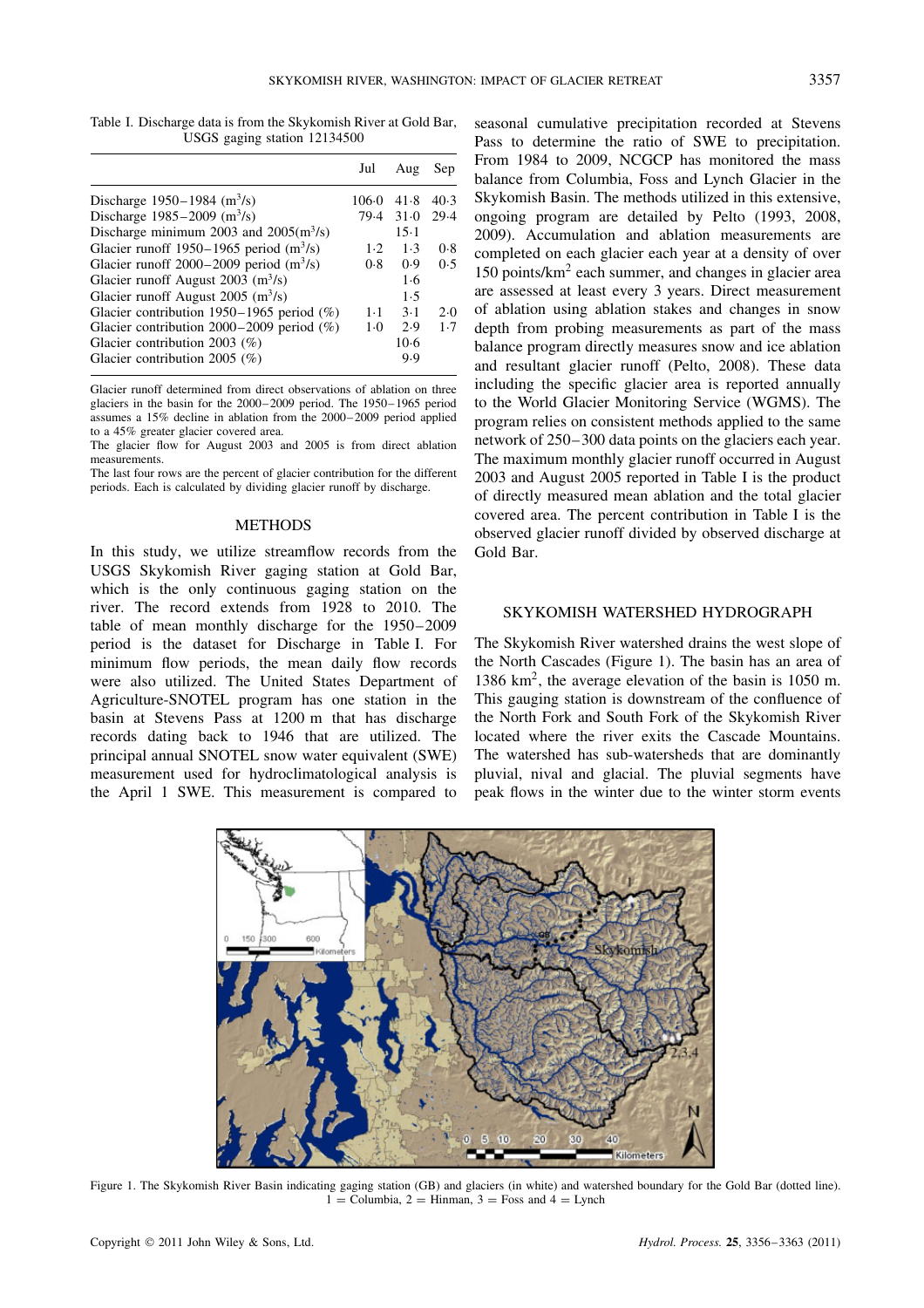

Figure 2. Annual precipitation and hydrograph for the Skykomish River Basin. Runoff is at the USGS gaging station on the river at Gold Bar. Precipitation data is from Stevens Pass 1210 m at the headwaters of the basin

(Gersib R *et al*., 2009) (Dery *et al*., 2009). Nival streams peak in May and June with the high snowmelt, and glacially fed streams peak in July and August during peak snowmelt (Fountain and Tangborn, 1985; Dery *et al*., 2009). The Skykomish River as a whole is a hybrid basin with the various segments reaching a maximum discharge at different times, which reduces the magnitude and duration of the summer minimum flow period. The period from October to March is a storage period with precipitation exceeding discharge, and from April to August is a period of excess runoff release (Bach, 2002; Dery, *et al*., 2009) (Figure 2).

Alpine runoff throughout the mountain range from the 1950–1984 period to the 1985–2009 period has increased by 10% in winter (November–March). This increase is more pronounced in the Skykomish Basin during the1985–2009 period (Figure 3) and is the result of more frequent rain on snow events that enhance melting and reduce snow storage (Mote, 2003; Mote *et al*., 2008; Pelto, 2008). The tendency for increased winter flows and larger maximum flows in the winter is consistent with the trends in British Columbia and in the Pacific Northwest (Zhang *et al*., 2001; Stahl and Moore, 2006; Mote *et al*., 2008). The earlier release of meltwater in the North Cascades due to warmer spring conditions and reduced winter snowpack has become more pronounced since 1990 as documented by Pelto (1993). Stewart *et al*. (2005) noted a coherent shift toward earlier runoff in snow-fed basins across the western US, one reflection of this is the 10–30 day earlier shift in the date of the centre of mass of annual flow (CT) for each water year. Total spring runoff (April–June) has declined 7% in Skykomish Basin, from the 1950–1984 period to the 1985–2009 period, many North Cascades basins have not seen a significant spring change (Pelto, 2008). The lower mean altitude of the Skyomish River Basin versus others examined by Pelto (2008) emphasizes the earlier snowpack melting leading to greater contributions to runoff from snow

melt during the winter. Mote *et al*. (2008) noted that it is low-elevation snowpack reductions that have been most pronounced and that much of this snowpack is lost before spring. In contrast to the winter, summer runoff has decreased markedly in all six North Cascade basins examined (Pelto, 2008) and in neighbouring BC (Stahl and Moore, 2006). The 26% decline in summer runoff for Skykomish River from the 1950–1984 period to the 1985–2009 period is the largest of the six basins examined by Pelto (2008) (Figure 3). Luce and Holden (2009) examining changes in streamflow at 43 Pacific Northwest gaging stations found the most significant changes in streamflow to be attributed to decreases in streamflows for the lowest 25th percentile of flows.

For the Skykomish Basin, glacier runoff is most significant in August and September after the loss of most non-glacier alpine snowpack. From 1928 to 2009, 6 of the 10 lowest mean August flows have occurred since 1985, with 2003 and 2005 having the lowest mean flow



Figure 3. Changes in mean seasonal runoff in the Skyomish River Basin 1929–1984 and 1950–1984 compared to 1985–2009. Streamflow data is from the USGS gaging station on the Skykomish River at Gold Bar. Winter streamflow increased 7–10% for the 1985–2009 period. Spring streamflow decline is 6–8% for the 1985–2009 period. Summer streamflow declined 26–31% for the 1985–2009 period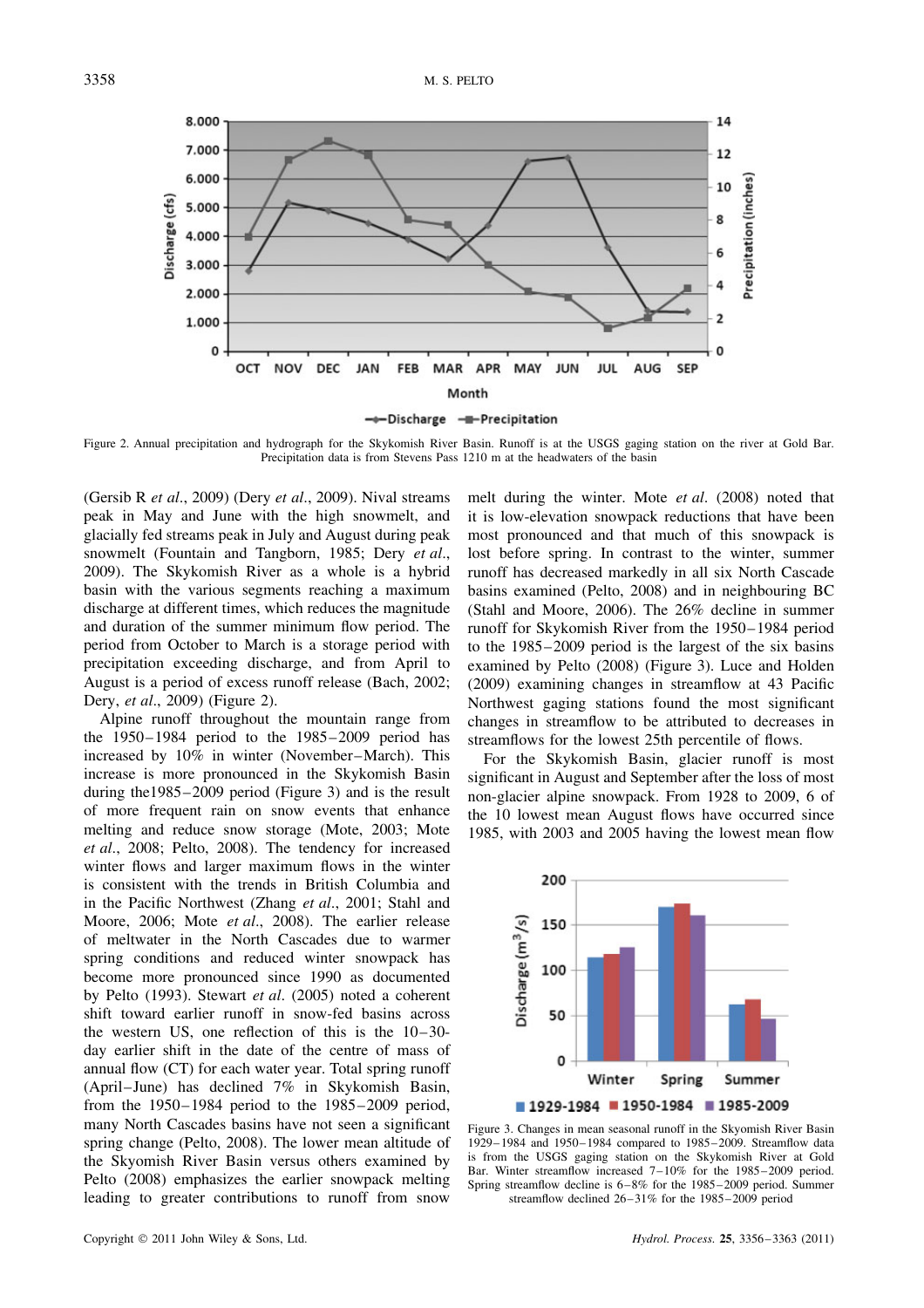at 15 $\cdot$ 1 and 15 $\cdot$ 2 m<sup>3</sup>s<sup>-1</sup>, respectively. In September, 6 of the 10 lowest flows have occurred since 1985 with 1998 being the lowest at  $13.2 \text{ m}^3\text{s}^{-1}$ . This recent tendency for lower minimum flows fits the widespread pattern noted by Luce and Holden (2009) and is made more likely by an earlier shift in the CT (Stewart *et al*., 2005). The minimum flows are occurring during the low-flow season just when glacier runoff is at its peak and the potential for declining glacier runoff due to declining glacier area is most pronounced.

The decline in summer runoff is apparent in the change in its fraction of the total annual runoff. Rasmussen and Tangborn (1976) noted that the basin had a summer fraction of runoff of 43% for May–September for the 1929–1973 period. From 1985 to 2009, the summer fraction of runoff has declined to 36% of the total runoff. This is indicative of an earlier timing of the CT (Stewart *et al*. 2005). Annual precipitation has risen during this same period in the region and in the basin (Pelto, 2008; Mote et. al., 2008). The most likely cause of the decline in summer fractional flow is the reduced snowpack storage efficiency, which is the ratio between April 1 SWE and winter precipitation (Mote, 2003). Mote (2003) in examining 40 stations in the Washington and British Columbia noted that substantial declines in SWE coincide with significant increases in temperature, and occur in spite of increases in precipitation. This has been the larger trend across the western US (Knowles *et al*., 2006). A key ratio that can be used to identify the relationship between the snowpack and precipitation is the ratio between April 1 SWE and winter total precipitation (November–March). An increasing ratio indicates a greater percentage of precipitation is falling and remaining as snow. A declining ratio indicates that greater percentages of precipitation occur as rain instead of snow and/or that melt of winter snowpack is increasing. Mote *et al*., (2008) noted that the fraction of the precipitation from November to March retained as snow on April 1, had declined by 28% overall in the Cascades of Washington, and 19 and 20%, respectively, at the two stations closest to the Skykomish River from 1950 to 2006. Pelto (2008), in examining the snowpack record at Stevens Pass in the Skykomish River Basin, noted a decline in snowpack storage efficiency of 30% from 1950 to 2006.

### GLACIER CHANGE

There are four principal glaciers in the basin comprising 90% of the glacierized area: Columbia, Foss, Hinman and Lynch Glaciers. In the Skykomish River watershed from 1958 to 2009, glacier area has declined from 3 $\cdot$ 8 to 2 $\cdot$ 1 km<sup>2</sup>, a 45% decline (Pelto, 2010). Annual mass balance measurements have been completed from 1984 to 2009 on Columbia, Foss and Lynch Glaciers, yielding a balance loss of  $-13.3$ ,  $-14.2$  and  $-11.7$  m, respectively. This is an average of 14 m of ice thickness (Figure 4). The glacier areas have declined 10, 60, 90

and 35%, respectively, since the 1958 USGS mapping glacier area estimates. This compares to changes in area of  $-22\%$  noted by Granshaw and Fountain (2006) for South Cascade Glacier from 1958 to 1998. A qualitative examination of the USGS orthophoto images of the glaciers from 1958, 1960 and 1964 indicate that the USGS-mapped glacier boundaries were accurate in 1958. The recent glacier retreat (1958–1998) has exposed new alpine lakes.

Lynch Glacier is on the north side of Mount Daniels, the highest point in the Skykomish Watershed, and drains into the South Fork Skykomish River. According to the 1960 USGS map of the region, the glacier flows north into a basin with a modest fringe of water (Figure 5). This lake, referred to locally as Pea Soup Lake, expanded rapidly between 1978 and 1983, as the portion of the glacier occupying this basin disintegrated, and by 1988 the lake basin was fully open water (Figure 5). Lynch Glacier retreated 390 m from its 1950 terminal position to 1979, with most of its retreat occurring in a rapid breakup of the glacier in Pea Soup Lake. From 1979 to 2009, the glacier had retreated 132 m from the lake shore. Annual mass balance measurements indicate the loss of 13 m of ice thickness on average. More importantly in 2003, on the upper west section of the glacier a bedrock ridge and scattered outcrops were exposed by the melting. The width of the glacier at this elevation has been reduced by 135 m, 15%. The bedrock features have continued to expand, indicative of thinning of the glacier in what was its accumulation zone. Note the rock outcrop on the upper right portion of the glacier in 2007 in the right image of Figure 5. This is an indicator of a glacier that cannot survive for long under current warmer and wetter environmental conditions; a glacier cannot survive without a consistent and persistent accumulation zone (Pelto, 2010). Lynch Glacier has lost 35% of its area since 1958.

Hinman Glacier is on the west side of Mount Hinman and drains into the South Fork Skykomish River. This



Figure 4. Annual mass balance of Skykomish River Basin glaciers 1984–2009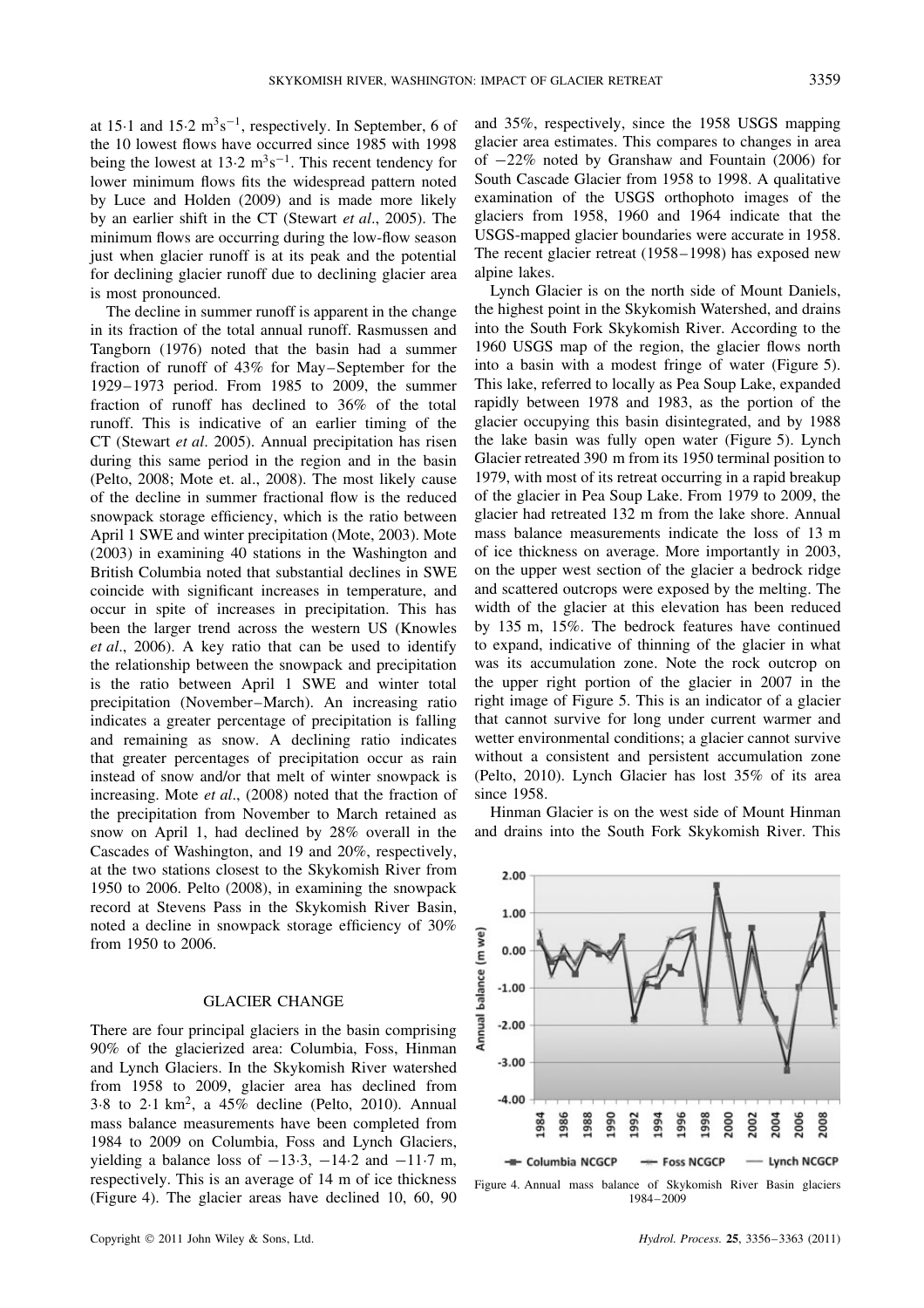

Figure 5. Lynch Glacier, North Cascades in 1960 (Austin Post, USGS) and 2007 (below). There are new rock outcroppings in the accumulation zone on the right side (west side) of the glacier (B), the width of exposed rock on the ridge on the right side of the glacier has expanded

was the largest glacier in the North Cascades south of Glacier Peak 50 years ago. Today it has all but disappeared. The unofficially named Hinman Lake has taken the place of the lower portion of the former glacier, which still has a couple of separated relict ice masses. The new lake is 1 km long. In the USGS map, based on 1958

photographs, the glacier extends from the top of Mount Hinman at 2300 meters to the bottom of the valley at 1525 meters (Post *et al*., 1971). The western extent of Hinman Glacier in 1988 separated into a group of four ice masses, three are significant in size till today. The largest relict had an estimated area of  $0.05 \text{ km}^2$  in 2009. A 2009 view from the far end, north end of Lake Hinman up the valley and mountain side that was covered by the Hinman Glacier, shows it is now 90% gone compared to 1958 (Figure 6). In 2009, there is no longer a glacier and only a few relict pieces of thin remnant ice remain in view from the 1958 terminus location.

Foss Glacier is on the northeast side of Mount Hinman and drains into the South Fork Skykomish River. As recently as 1984, this glacier covered the majority of this mountain face. Today the glacier is rapidly thinning, separating into smaller ice bodies and retreating. By the middle of August, Foss Glacier had lost all its snow cover in 1992, 1993, 1994, 1998, 2003, 2005 and 2009. This has led to significant thinning of the upper reaches of the glacier. This thinning of the upper section of the glacier, i.e. the accumulation zone, is an indicator of a glacier that cannot survive current climate (Pelto, 2010). The lower section of the glacier detached from the upper section in 2003 and fully ablated in 2009. Figure 7 illustrates the change in the areal extent from 1988 to 2009. In the latter two images the snowpack has disappeared from this dying glacier. Annual balance measurements indicate a loss of over 15 m of average ice thickness, which for a glacier that averaged 30–40 m in thickness represents 40–50% of the volume of the glacier lost between 1984 and 2009. The estimated reduction in glacier extent is 40% between 1984 and 2009, and 60% between 1958 and 2009.

Columbia Glacier occupies a deep cirque above Blanca Lake ranging in altitude from 1460 to 1720 m and is the headwaters of the North Fork of the Skykomish River. Kyes, Monte Cristo and Columbia Peaks surround the glacier with summits over 2200 m. This glacier has the lowest mean altitude of any substantial glacier in the North Cascades. The glacier is the beneficiary of locally heavy precipitation and orographic lifting over the surrounding peaks causing cooling of the air mass greater than that expected from the elevation of the



Figure 6. Above: Hinman Glacier from the west in 1988 is a group of four separated ice bodies; three are still significant in size. Two ice masses, A and B, are indicated. Below: A 2009 view from the far end, north end of Lake Hinman up the valley and mountain side that was covered by the Hinman Glacier, now 90% gone compared to 1958. Photograph taken from near the 1958 terminus position, arrow indicates terminus. The lake did not exist in 1958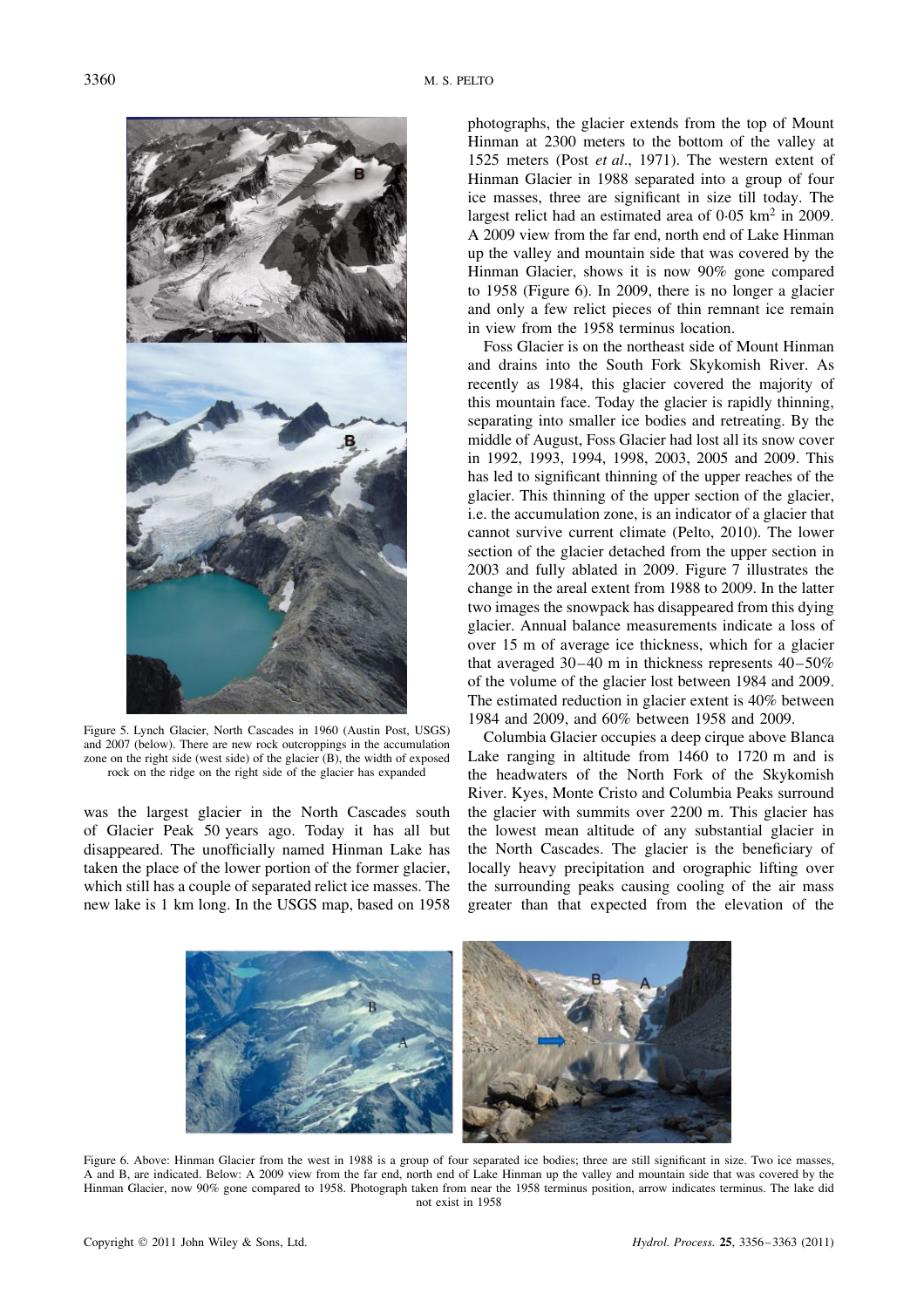

Figure 7. Foss Glacier, North Cascades 1988 and 2005 indicating the change in the extent of the glacier. There is substantial marginal retreat in the accumulation zone and new rock outcroppings in the accumulation zone

glacier. During the winters storm winds sweep from the west across Monte Cristo Pass precipitating snow in the lee on Columbia Glacier. Avalanches frequently deposit mass from the mountain snowpack above onto the Columbia Glacier. The avalanche fans created by the settled avalanche snows are up to 6 m deep even late in the summer. Facing southeast, the Columbia Glacier is protected from afternoon sun, however, Columbia Glacier has retreated 134 m since 1984. The head of the glacier has retreated 90 m. The key issue is that the glacier is thinning as appreciably in the accumulation zone in the upper cirque basin as at the terminus (Pelto MS 2006). This indicates a glacier that is in disequilibrium with current climate and will melt away with a continuation of the current climate conditions. Despite this disequilibrium, and the glacier losing some 15 m in thickness since 1984, the Columbia Glacier will likely remains a thick glacier, of over 75 meters in the upper basin, and will not disappear quickly (Pelto, 2010). In 2003, 2004, 2005 and 2009 there was a nearly complete loss of all snow cover on the glacier. This exposed more than 50 annual layers in 2005 (Figure 8) indicating that the glacier no longer has a consistent or persistent accumulation zone.

# GLACIER RUNOFF

Direct measurement of ablation using ablation stakes and changes in snow depth from probing measurements from July to September as part of the mass balance program directly measures potential glacier runoff (Pelto, 2008).



Figure 8. Accumulation zone of the Columbia Glacier from the headwall. Notice the number of annual horizons exposed on 1 August 2005. This is the third consecutive year of significant negative annual balances, and follows 2004 when the AAR dropped below 20

Sublimation has a negligible role in ablation on midlatitude temperate glaciers such as the North Cascades and runoff is considered an accurate proxy for ablation (Tangborn, 1980; Fountain and Tangborn, 1985). For the three glaciers in the basin monitored from 1984 to 2010, mean August glacier runoff is  $75000 \text{ m}^3 \text{ day}^{-1}$  in the basin. Mean August total ablation has varied from a high of  $2.0 - 2.2$  m SWE in 2003, 2005 and 2009 to a low of  $1.0-1.1$  m SWE in 1995, 2007 and 2010. The high ablation periods tend to be during the dry weather low-flow periods in the Skykomish River, the low glacier ablation periods during higher flow periods in the Skykomish River.

Annual glacier runoff is the product of annual ablation and glacier area. A 15% increase in summer mass balance loss has been observed for the 1959–1983 period compared with the 1985–2005 period on South Cascade Glacier (Bidlake *et al*, 2007). This summer balance is reported in loss per unit area, not overall volume, and hence is a measure of the mean summer ablation on a glacier. The correlation coefficient in annual balance for the 1984–2005 period exceeds 0.8 between each glacier pair of South Cascade, Columbia, Foss and Lynch Glacier (Pelto, 2007). This suggests that the 15% increase in summer ablation rate is applicable to the Skykomish Basin glaciers. The product of a 15% increase in summer ablation for the 1985–2005 period from the 1959–1983 period and a 45% reduction in glacier area in Skykomish River Basin from 1958 to 2005 yields a 38% reduction in total glacier runoff currently, compared with the 1958 estimates. This represents a  $45\,000-50\,000$  m<sup>3</sup> day<sup>-1</sup> reduction in mean August glacier runoff from 1958.

For the Skyomish River at Gold Bar, the two lowest mean August streamflows are for 2003 and 2005, which were two of the highest ablation rate periods. The mean monthly streamflow was 15 $\cdot$ 1 and 15 $\cdot$ 2 m<sup>3</sup>s<sup>-1</sup>, respectively, in 2003 and 2005. In 2003 and 2005, measured ablation generated 1.5 and 1.6  $\text{m}^3\text{s}^{-1}$  of runoff (Table I). Glacier runoff during the August 2003 and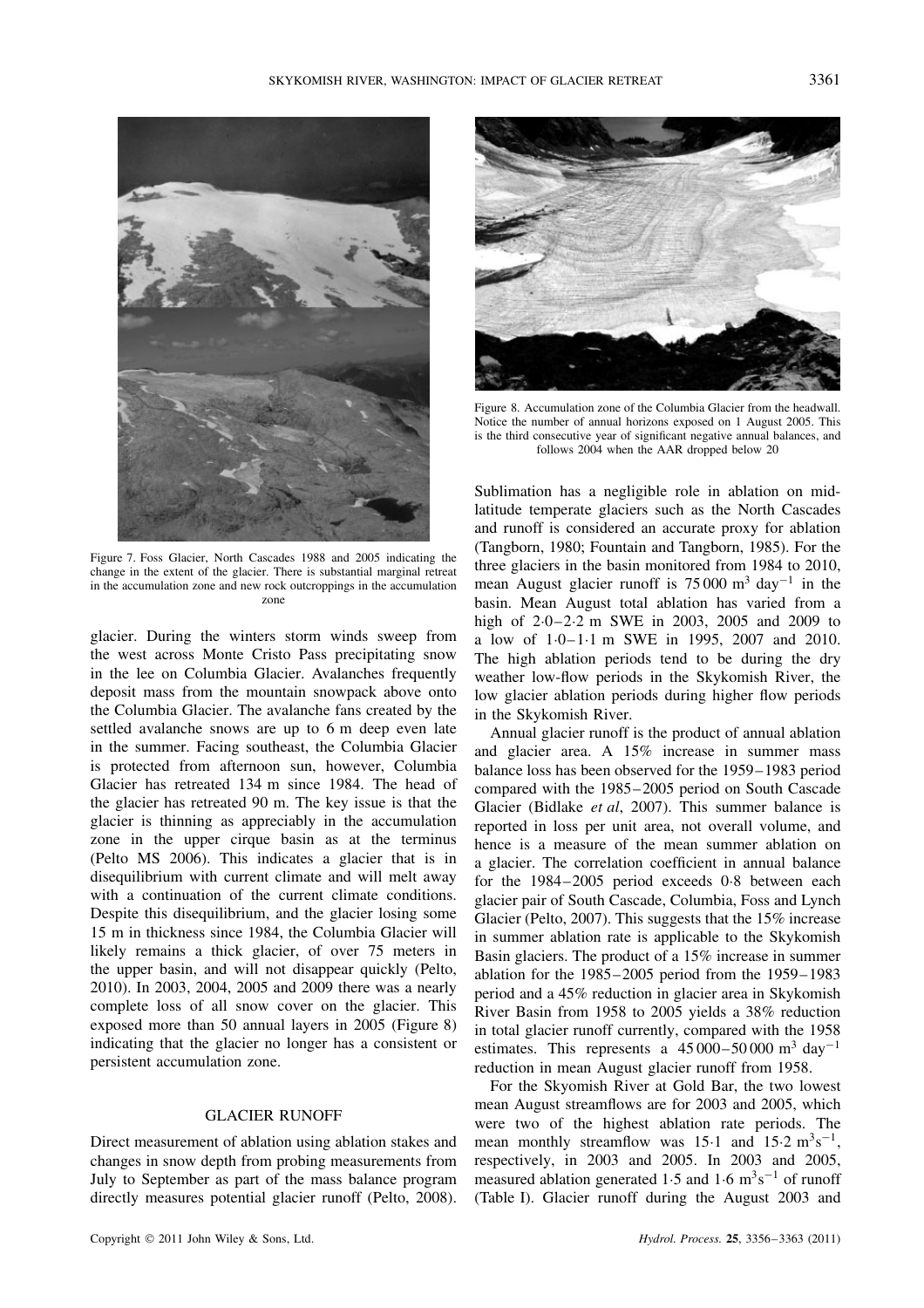2005 flows of the Skykomish River provided 10–11% of the monthly streamflow at Gold Bar, with weekly values exceeding 15% (Table I). If the same peak ablation period observed in 2003 and 2005 had occurred in 1958, when the glaciers were 45% larger, glacier runoff would have been  $2.7-2.9 \text{ m}^3 \text{s}^{-1}$ . Given recent minimum flows observed 13 $\cdot$ 2 m<sup>3</sup>s<sup>-1</sup> in September and 15 $\cdot$ 1 m<sup>3</sup>s<sup>-1</sup> in August. The  $1 \cdot 1 - 1 \cdot 4$  m<sup>3</sup>s<sup>-1</sup> decline in late summer glacier runoff during high ablation periods will cause a minimum flow decline in excess of a 10% from current minimum streamflows.

Glacier volume loss can contribute to changes in streamflow, leading to an increase in overall streamflow if the volume loss is sufficiently large (Stahl and Moore, 2006). In the North Cascades in general, the glacier volume loss has contributed up to 6% of the August–September streamflow (Granshaw and Fountain, 2006). The observed net glacier volume loss in the Skykomish River Basin has been a source of runoff, which is observed as a portion of the ablation. The  $-0.50$  m a<sup>-1</sup> annual glacier mass balance loss spread over the July–September period, when maximum glacier volume loss occurs, yields a volume loss of approximately1 000 000  $m^3a^{-1}$ . This represents a  $0.12-0.25$  m<sup>3</sup>s<sup>-1</sup> increase of discharge in Skykomish River, which is less than 1% of the mean summer streamflow. Therefore, glacier volume loss has not been compensating for summer low flows in the basin as it has in other more heavily glaciated basins. Change in glacier runoff is dominated by the area of glacier lost. Of greater importance than volume is the reduction in glacier area. Stahl and Moore (2006) noted that glacier-fed streams in British Columbia have exhibited a decreasing trend for August streamflow with significant glacier area losses. This has been the case for the Skykomish River.

#### IMPACT ON SUMMER MINIMUM STREAMFLOW

Simultaneous with the observed declining summer glacier runoff, overall summer streamflow has declined and late summer minimum flows in the basin have also declined. The result of an overall streamflow reduction is similar in effect to the impact from a reduction in glacier meltwater runoff in that the mean percentage of streamflow contributed by glaciers changes little from the 1950–1984 period to the 1985–2009 period (Table I), despite the reduced glacier area. However, the magnitude of the flow contributed by glaciers during late summer minimum flow periods is diminishing. This decline in glacier runoff, following substantial glacier mass loss, has played a pivotal role in the Skykomish River Basin's lowflow regime leading to a reduction in minimum monthly flows late in the summer.

The reduction of the glacial melt component augmenting summer low flows is already resulting in more lowflow days in the North Cascade region (Luce and Holden, 2009). A key threshold of in-stream flow levels considered insufficient to maintain short-term survival of fish stocks is below 10% of the mean annual flow (Tennant, 1976). For the Skykomish River, 10% of mean annual flow varies from 12 to 14  $m^3s^{-1}$  depending on the interval of years utilized. For this analysis, we will utilize the  $14 \text{ m}^3\text{s}^{-1}$  as the critical 10% threshold. In the Skykomish River from 1950 to 2009, there have been 476 days with flow less than 10% of the mean annual flow, 357 or 75% of the low-flow days since 1985. Of the 476 days, 219 have occurred during the glacier melt season, 218 of those since 1985. Before 1985 only one day, 23 September 1951, had a streamflow less than  $14 \text{ m}^3\text{s}^{-1}$ . Of more concern for aquatic life is the occurrence of extended periods of low flow (Tennant, 1976). From 1929 to 2009 there have been 8 years where streamflow dropped below  $14 \text{ m}^3 \text{s}^{-1}$  for 10 consecutive days during the melt seasons in 1986, 1987, 1992, 1998, 2003, 2005, 2006 and 2007. In August 2003 and 2005, there were low-flow periods on at least 10 days when glacier ablation measurements indicated glacier melt yielding  $1.5-1.6 \text{ m}^3\text{s}^{-1}$ and streamflow averaged 11 $\cdot$ 2 and 13 $\cdot$ 2 m<sup>3</sup>/s, respectively. Glacier runoff contributed 11–14% of the flow to the river during these lowest-flow periods. The low-flow periods typically coincide with high ablation periods on the glaciers and low discharge from non-glacier sources. It is during these low-flow periods that glacier loss particularly affects streamflow. The complete loss of glaciers in the basin would approximately double the observed decline in glacier runoff to date, reducing minimum flows by a further  $1-1.5 \text{ m}^3 \text{s}^{-1}$ . This will further increase the number of days that fall below the  $14 \text{ m}^3\text{s}^{-1}$  threshold.

#### **CONCLUSIONS**

The continued loss of glacier area will lead to an ongoing decline in late summer glacier runoff and streamflow in the Skykomish Basin. This will accentuate the trend toward lower minimum flows late in the summer that have been observed with increasing frequency since 1986. The 26% decrease in total summer runoff for the 1985–2009 period, compared with the 1950–1984 period, is accompanied by a 38% reduction in glacier runoff that has resulted in a  $1.5-2.0\%$  decline in total streamflow. Only when streamflow is at critically low levels, below  $14 \text{ m}^3\text{s}^{-1}$  for the Skykomish River at Gold Bar, does the glacier runoff contribution increase above 10% of streamflow, compared to 17% in 1958. The lowflow periods generally occur in August–October; August and September coincide with the peak glacier runoff season, and low flows are augmented by the contribution from glacier runoff of  $1.5-1.6$  m<sup>3</sup>s<sup>-1</sup>.

Hinman Glacier and Foss Glacier continue to lose area and volume rapidly and will cease to exist within 20 years with a continuation of present environmental conditions. Columbia Glacier and Lynch Glacier do not have a persistent accumulation zone, but remain thick and will persist and provide runoff to the basin for some time. The loss of glacier area will continue to reduce glacier runoff to the Skykomish River, significantly reducing streamflow during minimum flow periods.